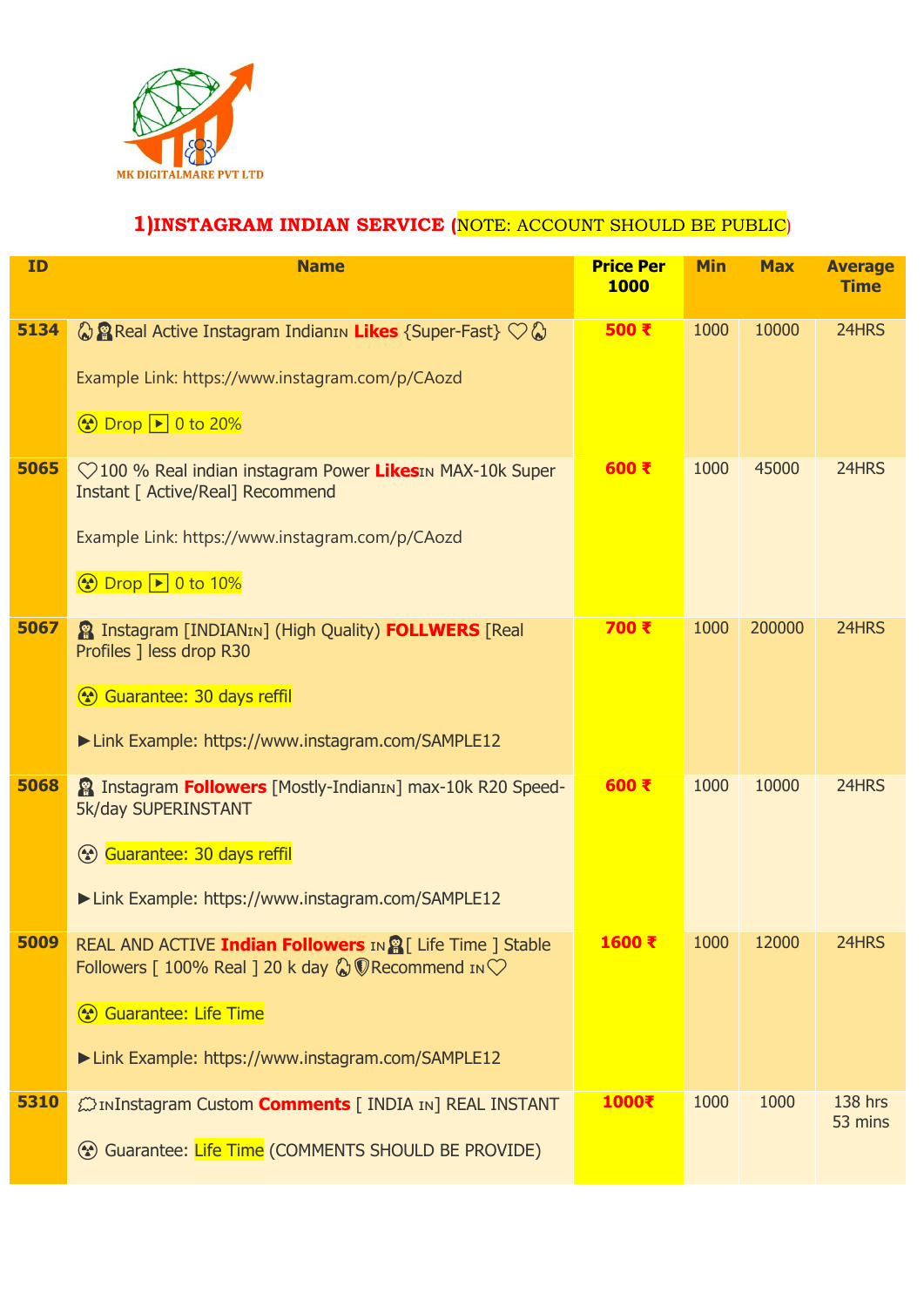

#### **2)INSTAGRAM WORLD SERVICE (**NOTE: ACCOUNT SHOULD BE PUBLIC)

| <b>ID</b> | <b>Name</b>                                                                                                                                     | <b>Price Per</b><br><b>1000</b> | <b>Min</b> | <b>Max</b> | <b>Average</b><br><b>Time</b> |
|-----------|-------------------------------------------------------------------------------------------------------------------------------------------------|---------------------------------|------------|------------|-------------------------------|
| 5056      | <b>PInstagram Followers</b><br>[60 Days Auto Refill ] [Good] Super Fast [50K/day ] $\bigcirc \bigcirc$                                          | 500 ₹                           | 1000       | 1000000    | 0 hr 39<br>mins               |
| 4290      | <b>Pa Instagram Followers</b> (Max-200k) (less drop) (R30) [20 k<br>$day$ ]<br>Recommended $\mathbb{Q} \heartsuit$ Real [ 30 Days Auto Refill ] | 700 ₹                           | 1000       | 200000     | 15 hrs 39<br>mins             |
| 5176      | <b>WInstagram Followers   R45 - 100K   Speed 20k/D  </b><br>Share FAST   45 Days Auto Refill ]                                                  | 400 ₹                           | 1000       | 20000      | 18 hrs 7<br>mins              |
| 5220      | <b>Alnstagram Followers</b> [Super HQ 2 ☆ ]<br>[Real-Active+Old Accounts] Max-100k [R30 2] [Instant]<br>[ 30 Days Auto Refill ]                 | 700 ₹                           | 1000       | 50000      | 4 hrs 24<br>mins              |
| 5112      | ◯ hInstagram Followers<br>[120 Days Refill] Less drop] [25k / Day] △ Recommend &<br>Cheapest                                                    | 800 ₹                           | 1000       | 1000000    | 2 hrs 21<br>mins              |
| 5062      | <b>@ V INSTAGRAM SUPER REAL FOLLOWERS (REAL AND</b><br>ACTIVE) REFFIL-30DAYS - NON DROP & INSTANT<br>Recommended \                              | 1000 ₹                          | 1000       | 50000      | 18 hrs 52<br>mins             |
| 4295      | <b>@Instagram Followers - [ Max - 100k ]</b><br>[365 Days Refill ] INSTANT 公公公                                                                  | 1100₹                           | 1000       | 1000000    | 2 hrs 31<br>mins              |
| 4297      | <b>V</b> Instagram <b>Followers -Real</b> [ Max - 100k ]<br>[ High Quality $\heartsuit$ ] [ 5k/day, 170 Days Refill ] INSTANT $\lozenge$        | 900 ₹                           | 1000       | 200000     | 14 hrs 40<br>mins             |
| 4296      | <b><i>Si</i></b> Instagram <b>Followers</b> - [ Max - 50k ]<br>[220 Days Refill ] INSTANT & &                                                   | 1000 ₹                          | 1000       | 100000     | 1 hr 11<br>mins               |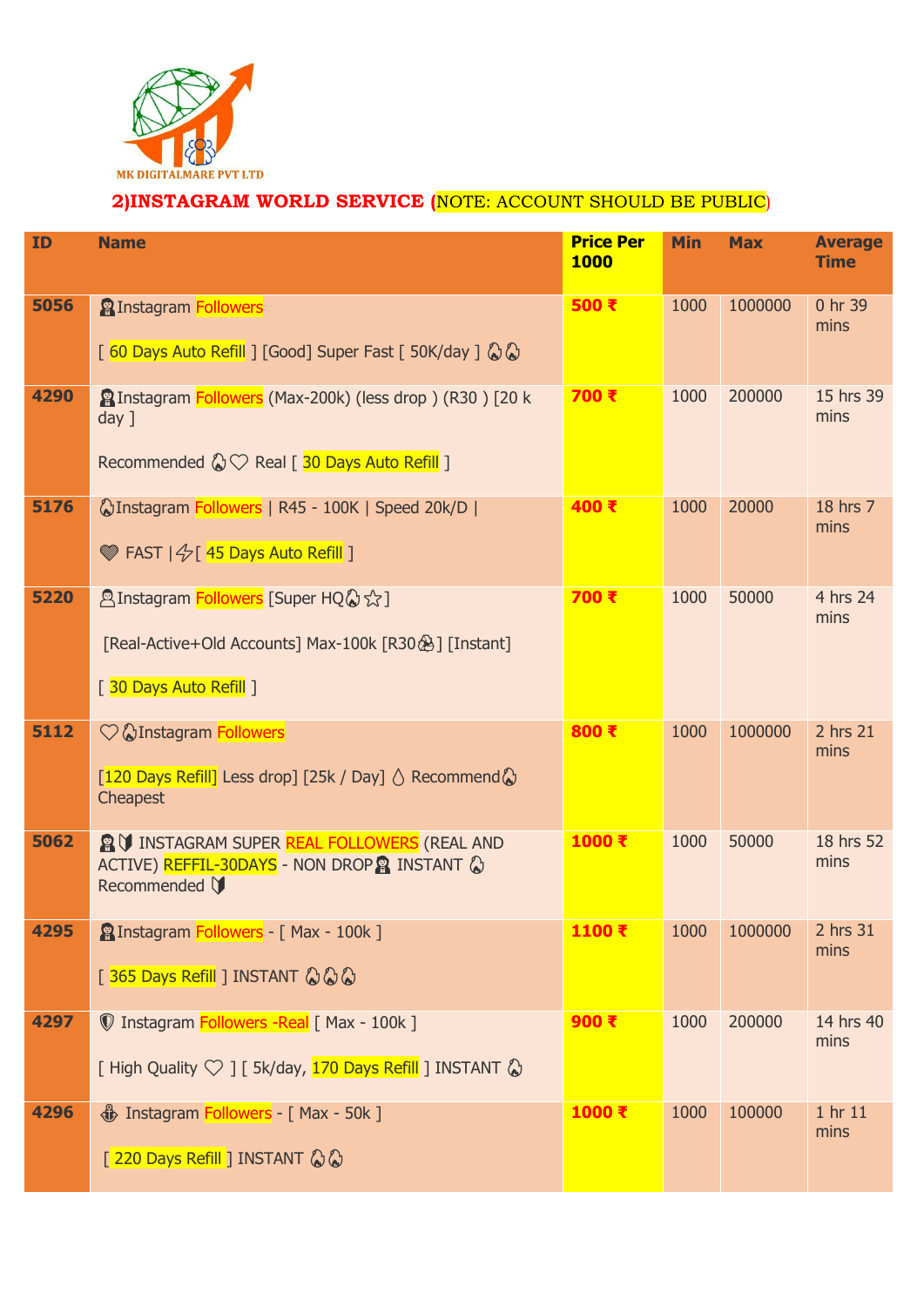

| ID   | <b>Name</b>                                                             | <b>Price Per</b><br><b>1000</b> | <b>Min</b>       | <b>Max</b> | <b>Average</b><br><b>Time</b> |
|------|-------------------------------------------------------------------------|---------------------------------|------------------|------------|-------------------------------|
| 5404 | <b>INSTAGRAM video Views [ Cheapest] Super Fast</b><br><b>@日No reel</b> | 500 ₹                           | 1<br><b>LAKH</b> | 10000000   | 1 hr 48<br>mins               |

# 3) FACEBOOK FOLLOWERS (NOTE: ACCOUNT SHOULD BE PUBLIC)

| <b>ID</b> | <b>Name</b>                                                                                                                                             | <b>Price Per</b><br>1000 | <b>Min</b> | <b>Max</b> | <b>Average</b><br><b>Time</b> |
|-----------|---------------------------------------------------------------------------------------------------------------------------------------------------------|--------------------------|------------|------------|-------------------------------|
| 5250      | Facebook- <b>Page Followers</b> $\heartsuit$ Super Fast<br>- Guarantee: lifetime refill<br><b>GIVE PAGE LINK</b>                                        | $1000 \t{t}$             | 1000       | 500000     | 142 hrs 56<br>mins            |
| 4966      | Facebook <b>Page Followers</b> [30 days refill]<br>◆ Quality: Through Real Accounts.<br><b>&amp; Guarantee: 30 Days Reffil</b><br><b>GIVE PAGE LINK</b> | 1200 ₹                   | 1000       | 100000     | 53 hrs 22<br>mins             |
| 4969      | Facebook Page Followers 100K] [R30] [1H - 20K/Day]<br><b>&amp; Super Fast</b><br>Refill: 30 Day Refill<br><b>GIVE PAGE LINK</b>                         | 1400 ₹                   | 1000       | 1000       | 10 hrs 28<br>mins             |
| 5252      | ◯ Facebook <b>Profile Followers</b> [ R30 - Max 200K ]<br>- Guarantee: lifetime refill<br><b>GIVE PROFILE LINK</b>                                      | 1000 ₹                   | 1000       | 200000     | 173 hrs 48<br>mins            |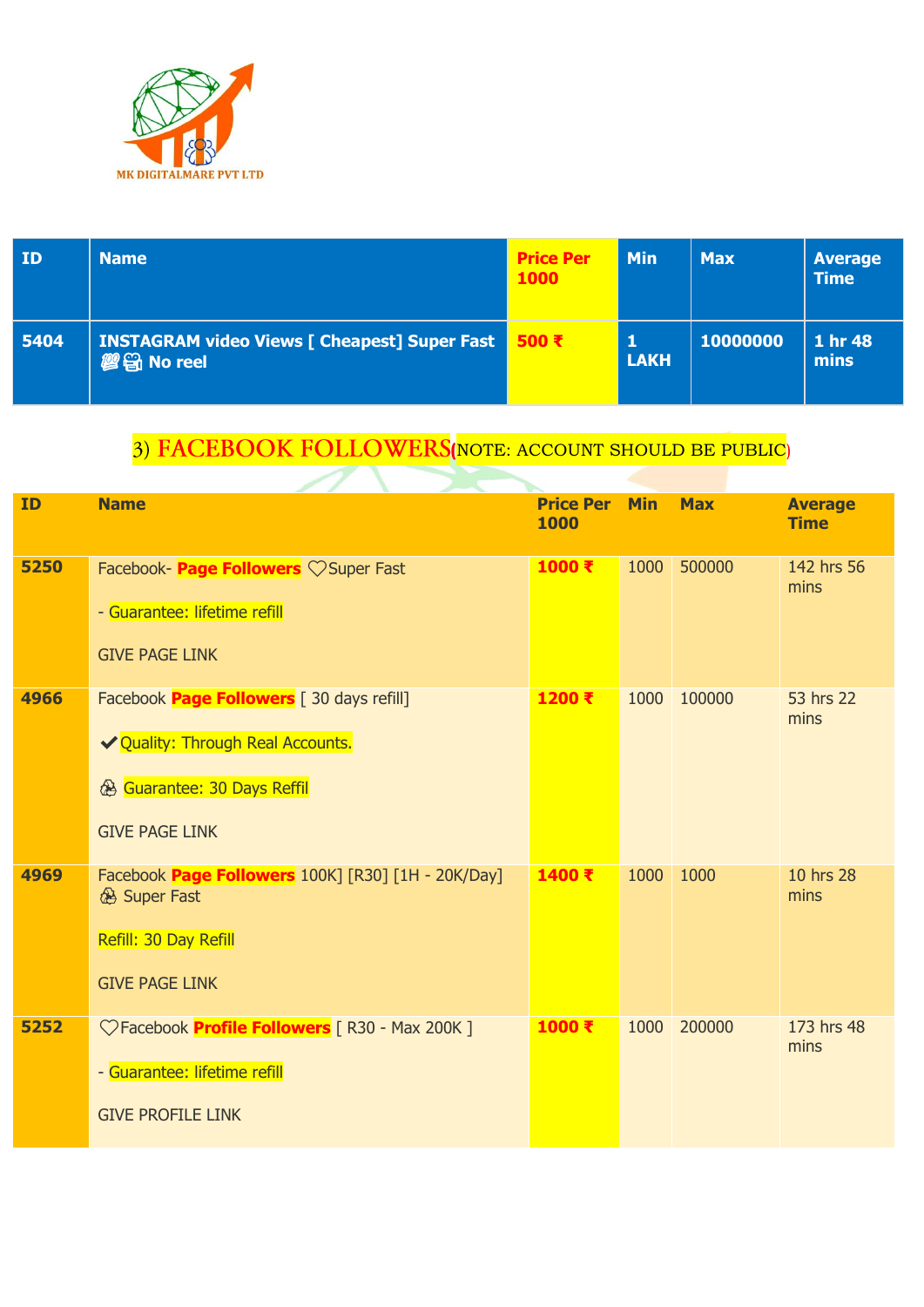

#### **Facebook - page Likes(**NOTE: ACCOUNT SHOULD BE PUBLIC)

Link Example: https://www.facebook.com/username/

| ID   | <b>Name</b>                                                                                                                                                                                 | <b>Price</b><br><b>Per</b><br>1000 | <b>Min</b> | <b>Max</b> | <b>Average</b><br><b>Time</b>              |
|------|---------------------------------------------------------------------------------------------------------------------------------------------------------------------------------------------|------------------------------------|------------|------------|--------------------------------------------|
| 4471 | $\mathbb{Q}$ $\Diamond$ Facebook - Page Likes [ R30 - Max 50K ] $\Diamond$ Super Fast {<br>Cheap/Fast } ♡Recommend♡ 2♡ € Super Good<br>- Guarantee: 30 Days Refill                          | 1000 ₹                             | 1000       | 70000      | 48 hrs 1<br>min                            |
| 4475 | © Facebook - Fan Page Likes   R60 - Max 60K ]   Speed<br>10k+/D   Guarantee: 60 Days Refill                                                                                                 | 1200 ₹                             | 1000       | 250000     | 66 hrs 53<br>mins                          |
| 4478 | © Facebook - Page Likes [ R30 - Max 200K ] [ Speed 5K+/D ]<br><b>NO GUARANTEE</b>                                                                                                           | 500 ₹                              | 1000       | 100000     | 9 hrs                                      |
| 5237 | © Facebook - Page Likes [ R60 - Max 100K ] [ Speed 10k+/D<br>] Cheapest 滚滚 Solid Guarantee: 60 days                                                                                         | 800 ₹                              | 1000       | 5000000    | 299 hrs 48<br>mins                         |
| 5239 | © Facebook - Page Likes [ R120 - Max 200k ] [ Speed<br>20k+/Day $1\frac{\sqrt{7}}{2}$ Super Fast<br><b>REAL ACTIVE USERS</b><br>$-\bigcirc$ Guarantee: 120 Days Refill                      | 1600 ₹                             | 1000       | 50000      | <b>NOT</b><br><b>ENOUGH</b><br><b>DATA</b> |
| 5241 | <b>V</b> $\Diamond$ Facebook - Page Likes [ R45 - Max 10K ] [ Real - Speed                                                                                                                  | 1100 ₹                             | 1000       | 100000     | 7 hrs 56<br>mins                           |
| 5242 | S Eacebook - Page Likes V [ R50 - Max 200K ] [ Worldwide                                                                                                                                    | 1000 ₹                             | 1000       | 70000      | 107 hrs 19<br>mins                         |
| 5258 | r <sup>4</sup> Facebook Page Likes [Refill: △ Life Time]                                                                                                                                    | 1500 ₹                             | 1000       | 70000      | 7 hrs                                      |
| 5380 | C <sub>a</sub> Facebook - Page Likes [ Life Time - Max 60K ] [ Speed<br>50k+/D ] Real/ Active $\heartsuit \& \&$<br><b>Guarantee: For Lifetime</b><br><b>V</b> Quality: Real & High Quality | 400 ₹                              | 1000       | 50000      | 2287 hrs<br>33 mins                        |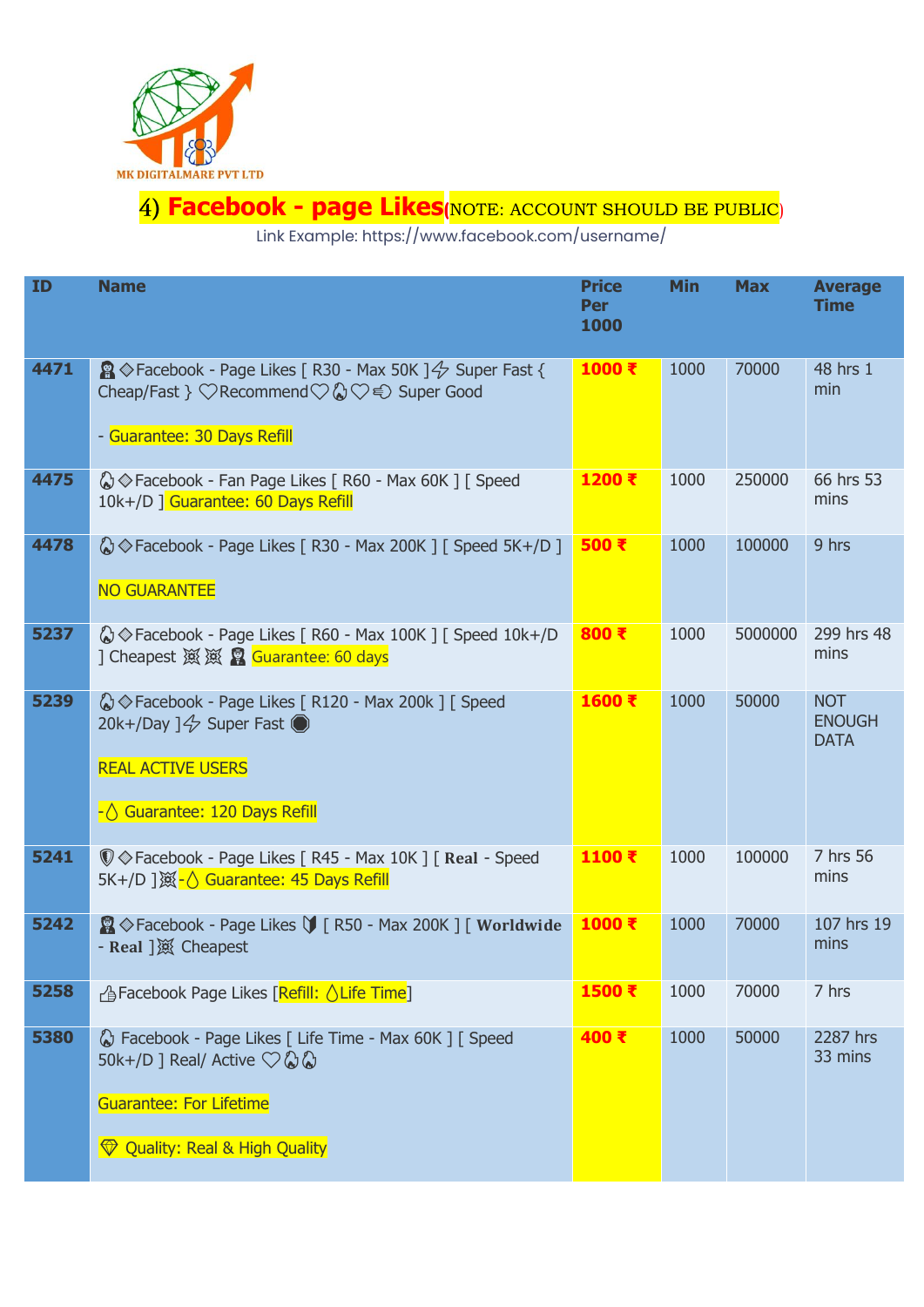

#### **Facebook Photo Likes and Emoticon (Indian) (**ACCOUNT SHOULD BE PUBLIC)

| <b>ID</b> | <b>Name</b>                                                                              | <b>Price Per</b><br><b>1000</b> | <b>Min</b> | <b>Max</b> | <b>Average</b><br><b>Time</b> |
|-----------|------------------------------------------------------------------------------------------|---------------------------------|------------|------------|-------------------------------|
| 4345      | Facebook India Super Instant Real Likes (10 Days Refill)                                 | 750 ₹                           | 50         | 5k         | 11 hrs 37<br>mins             |
| 4346      | Facebook India Super Instant Real(Love React) $\heartsuit$                               | 750 ₹                           | 50         | 5k         | 6 hrs 38<br>mins              |
| 4347      | Facebook India Super Instant Real Angry React $(\heartsuit)$                             | 750 ₹                           | 50         | 5k         | 3 hrs 31<br>mins              |
| 4348      | Facebook India Super Instant Real Haha React $(\circledast)$                             | 750 ₹                           | 50         | 5k         | 7 hrs 39<br>mins              |
| 4349      | Facebook India Super Instant Real WoW React (                                            | 750 ₹                           | 50         | 5k         | 7 hrs 1 min                   |
| 4350      | Facebook India Super Instant Real Sad React ((2))                                        | 750 ₹                           | 50         | 5k         | 4 hrs 12<br>mins              |
| 4351      | Facebook India Super Instant Real Care React ( $\begin{pmatrix} 23 \\ 3 \end{pmatrix}$ ) | 750 ₹                           | 50         | 5k         | 6 hrs 22<br>mins              |

# 5) S - Facebook Others / Ratings / Comments/ Events/ post share

| <b>ID</b> | <b>Name</b>                                                            | <b>Price Per</b><br><b>1000</b> | <b>Min</b> | <b>Max</b> | <b>Average</b><br><b>Time</b> |
|-----------|------------------------------------------------------------------------|---------------------------------|------------|------------|-------------------------------|
| 4515      | Facebook Group Members [ 1k/day]                                       | 1000 ₹                          | 50         | 25000      | 237 hrs 37<br>mins            |
| 4516      | Facebook Fan Page Reviews [ 5 Star] [ Custom Comments] [<br>$1k/day$ ] | 7000 ₹                          | 10         | 5000       | 2034 hrs 42<br>mins           |
| 4517      | Facebook Friend Request - Profile   Start 1-3 hours] 1k/day            | 2000 ₹                          | 50         | 5000       | 206 hrs 51<br>mins            |
| 4518      | Facebook Event [ Interested] [1k/day]                                  | 1100 ₹                          | 50         | 25000      | 422 hrs 40<br>mins            |
| 4519      | Facebook Event [Going] [ 1k/day]                                       | 1100 ₹                          | 50         | 25000      | 45 hrs 38<br>mins             |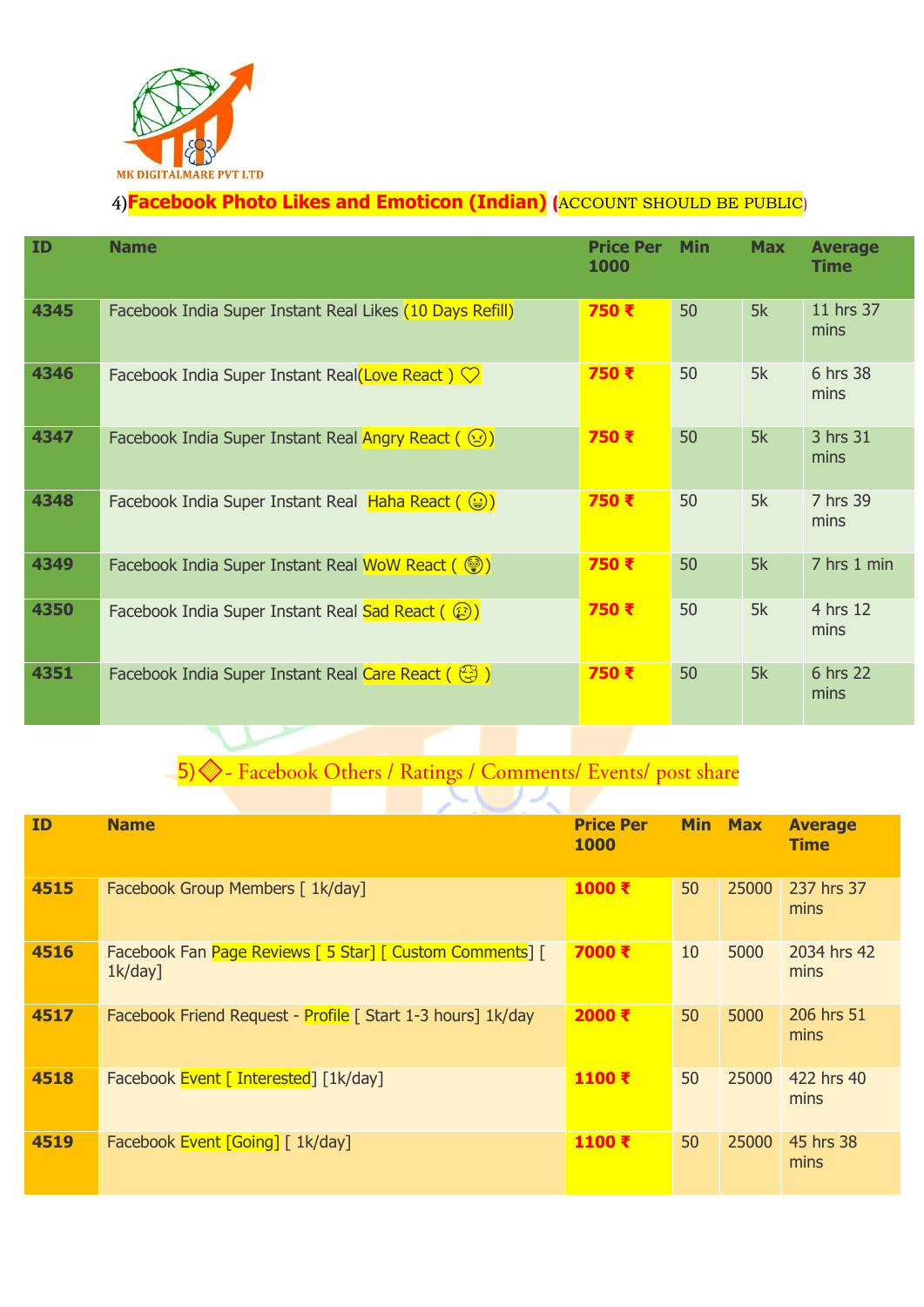

## 6) **C** Facebook - Video Views

| ID   | <b>Name</b>                                              | <b>Price Per</b><br><b>1000</b> | <b>Min</b> | <b>Max</b> | <b>Average</b><br>Time |
|------|----------------------------------------------------------|---------------------------------|------------|------------|------------------------|
| 4498 | Facebook - Video Views [ Max 10M ] [ Speed 100K+/D ]     | 300₹                            | 500        | 1000000    | 9 hrs 35<br>mins       |
| 4500 | Facebook - Video Views [ REAL ] [ Speed 20K - 200K/Day ] | 400₹                            | 500        | 1000000    | 68 hrs 7<br>mins       |
| 5091 | Facebook Video Views [ 20k-50k/day] [ new service]       | 500 ₹                           | 500        | 500000     | 3 hrs 30<br>mins       |

# 7) P YouTube Subscribers

| <b>ID</b> | <b>Name</b>                                                                                                                                                                                                                                                                                                                                          | <b>Price Per</b><br>1000 | <b>Min</b> | <b>Max</b> | <b>Average</b><br><b>Time</b> |
|-----------|------------------------------------------------------------------------------------------------------------------------------------------------------------------------------------------------------------------------------------------------------------------------------------------------------------------------------------------------------|--------------------------|------------|------------|-------------------------------|
| 5375      | New <b>p</b> 心 Real YouTube Subscribers  <br>NON-DROP Lifetime Guarantee   {2k/day} & Recommended<br>$\heartsuit$ Best for monetization<br>A Link example: {CHANNEL LINK} ONLY<br>https://www.youtube.com/channel/SnPC0JKYEr_Kspag.<br><b>{VIDEO LINK NOT ALLOW}</b><br>Dont hide your channel subscribers $\{$ Public only $\}$<br>$\blacktriangle$ | 8000 ₹                   | 1000       | 5000       | 299 hrs 15<br>mins            |
| 5088      | - YouTube Subs - 10-20/Day<br>[30 days guarantee ] slow                                                                                                                                                                                                                                                                                              | 6000 $\bar{x}$           | 1000       | 2000       | 2194 hrs<br>24 mins           |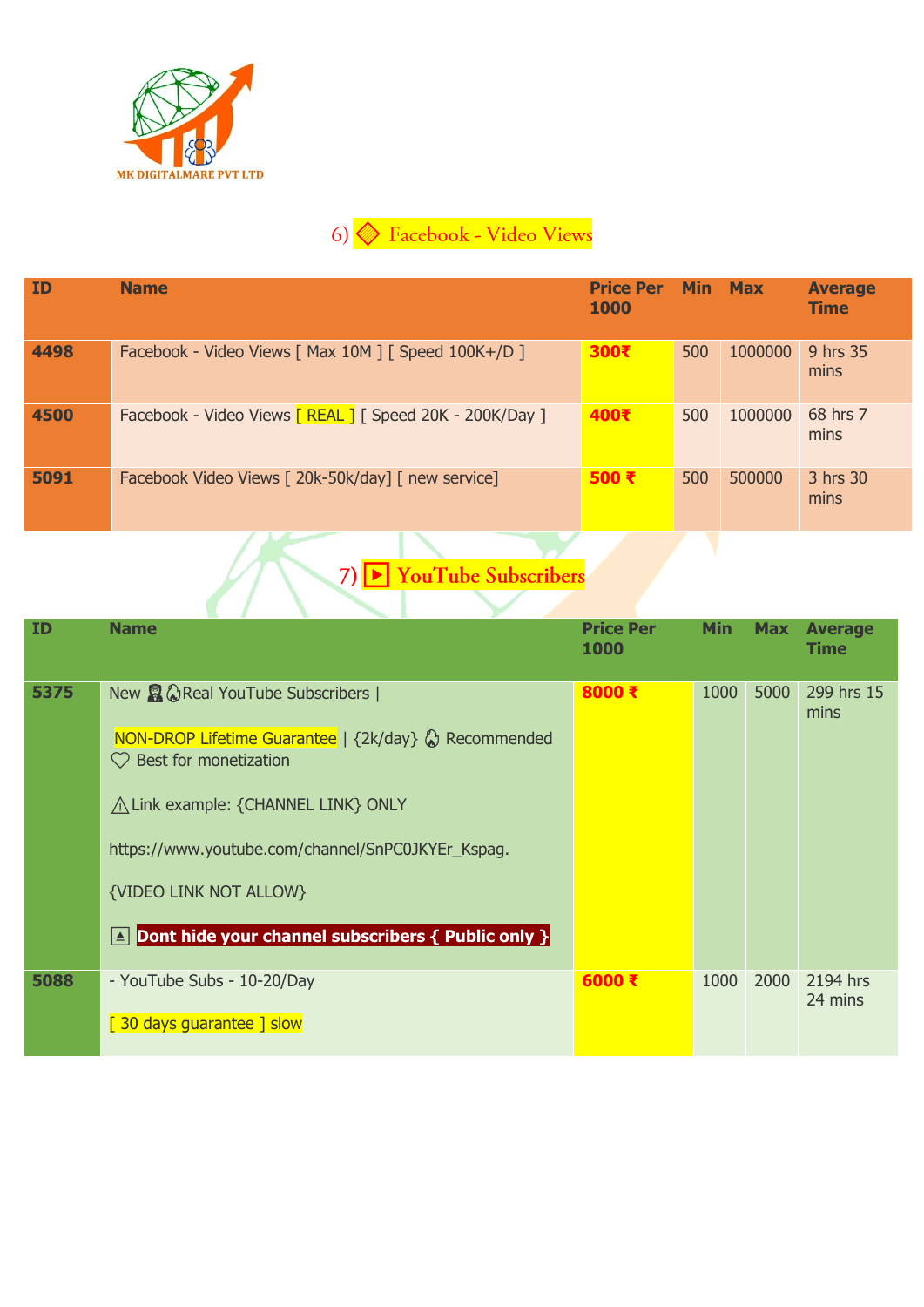

|      | YouTube - [ <b>Watch times</b> ]<br>$\blacktriangleright$ $\blacktriangleright$                                                                                                                                                                                                                          |                          |            |            |                               |
|------|----------------------------------------------------------------------------------------------------------------------------------------------------------------------------------------------------------------------------------------------------------------------------------------------------------|--------------------------|------------|------------|-------------------------------|
| ID   | <b>Name</b>                                                                                                                                                                                                                                                                                              | <b>Price Per</b><br>1000 | <b>Min</b> | <b>Max</b> | <b>Average</b><br><b>Time</b> |
| 5135 | $New \sim$ Youtube Watch Time   4000H   Put video 1H+<br>- Order will completed within 48h after start.<br>- Guarantee: 30 days<br>$\overline{\phantom{a}}$ - Video must be 1 hour +<br>- Title video does not use Arabic language<br>- NOTE: Pls put video URL Not Channel URL<br>Video must be Public. | 1400 ₹                   | 1000       | 4000       | 54 hrs 41<br>mins             |
| 5228 | YouTube Watchtime [REAL] [0% Drop] Spees-200/500/Day<br>[For Big Videos 1hr+] [Best Service]<br>30 days reffil-Guranteed FastStart                                                                                                                                                                       | 2000 ₹                   | 1000       | 4000       | 55 hrs 49<br>mins             |
| 5253 | ◯ Youtube Watch Time   R45 - Put video 1H+   FAST NOW<br><b>Guarantee: 45 Days</b>                                                                                                                                                                                                                       | 2500 ₹                   | 1000       | 5000       | 48 hrs 32<br>mins             |
| 5384 | New 2 Genuine Real Active Watch Time<br>{ Life Time } Non Drop { Super Fast<br>Best for monetization $\mathbb{Q} \mathbb{Q}$ Recommended                                                                                                                                                                 | 8000 ₹                   | 1000       | 10000      | 285 hrs 57<br>mins            |

|                         | <b>19 9 You tube Monetize Pack</b>                                                                                       |                                 |            |      |                            |
|-------------------------|--------------------------------------------------------------------------------------------------------------------------|---------------------------------|------------|------|----------------------------|
| $\overline{\mathbf{D}}$ | <b>Name</b>                                                                                                              | <b>Price Per</b><br><b>1000</b> | <b>Min</b> |      | Max Average<br><b>Time</b> |
| 5227                    | $\frac{100}{100}$ Full Complete pack 4000 Hours + 1000 subs { 100 %<br>monetization pack $\}$ Real Life $\mathbb Q$ time | $35,000$ ₹                      | 1000       | 1000 | 372 hrs 22<br>mins         |
|                         | 4000 hours + 1000 subscribe + 10000 views + 1000 likes +<br>100 comments $+$ 1000 shares                                 |                                 |            |      |                            |

Video must be  $1$  hour  $+$  (Video must be Public)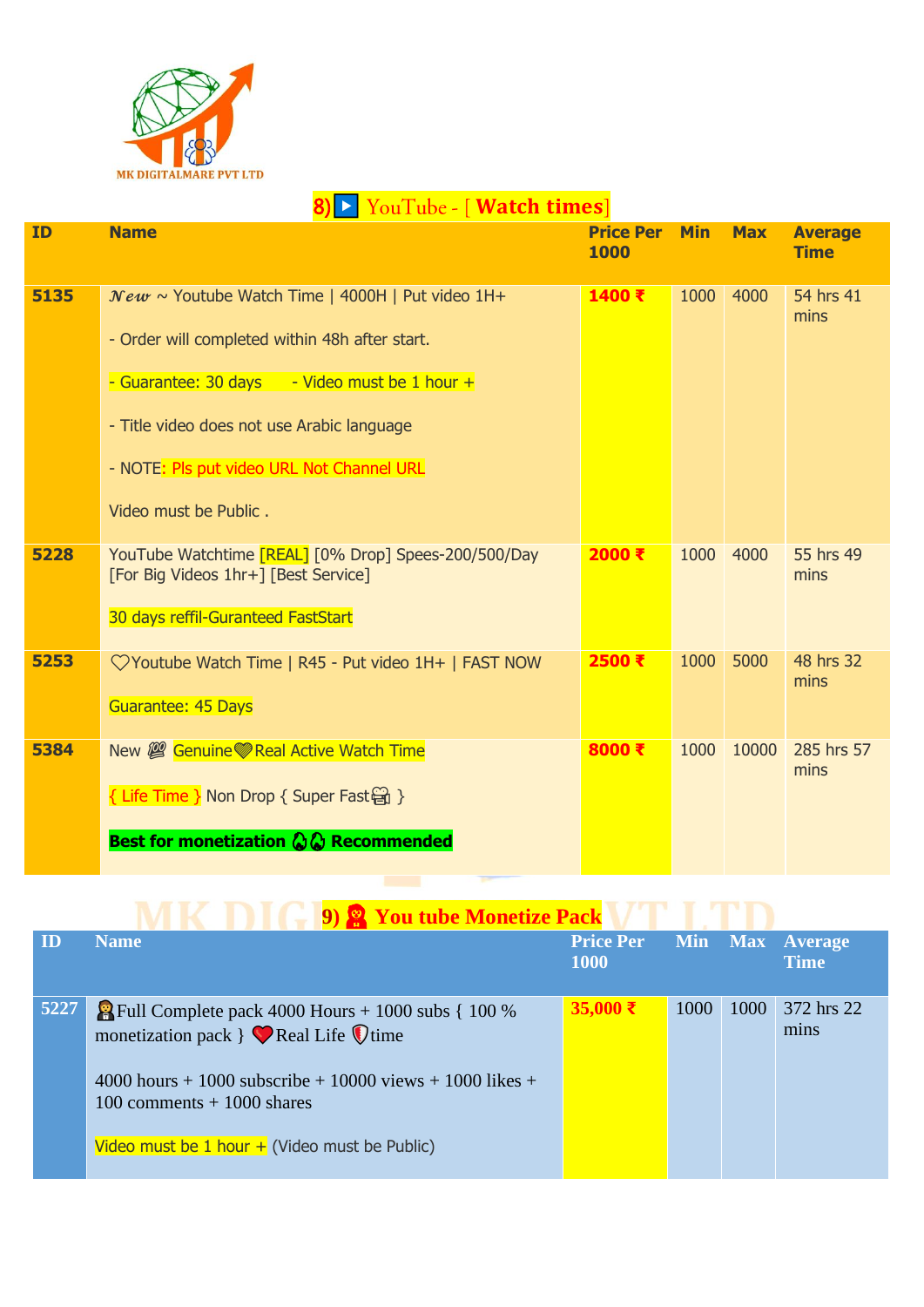

|           | 10) $\blacktriangleright$ YouTube Views                                                     |                                    |            |            |                               |  |  |  |  |  |  |
|-----------|---------------------------------------------------------------------------------------------|------------------------------------|------------|------------|-------------------------------|--|--|--|--|--|--|
| <b>ID</b> | <b>Name</b>                                                                                 | <b>Price</b><br><b>Per</b><br>1000 | <b>Min</b> | <b>Max</b> | <b>Average</b><br><b>Time</b> |  |  |  |  |  |  |
|           | $\mathbb Q$ YouTube $\heartsuit$ Views No-Drop {1M/Day<br>[Lifetime-Guranteed] [Recommended | 400 ₹                              | 1000       | 1500001    | 3 hrs 58<br>mins              |  |  |  |  |  |  |

### 11**)**▶️ **YouTube LIKES**

| ID | <b>Name</b>                                                    | <b>Price Per</b><br>1000 | <b>Min</b> | <b>Max</b> | <b>Average</b><br><b>Time</b> |
|----|----------------------------------------------------------------|--------------------------|------------|------------|-------------------------------|
|    | PYoutube Likes -   20K   Speed 10K+/D ]<br>Life time ※ 1nstant | 500 ₹                    | 1000       | 100000     | 17 hrs 36<br>mins             |
|    |                                                                |                          |            |            |                               |

# 12**)**▶️ **YouTube Shares [GEO Targeted]**

| ID   | <b>Name</b>                           | <b>Price Per</b><br><b>1000</b> | <b>Min</b> | <b>Max</b> | <b>Average Time</b>              |
|------|---------------------------------------|---------------------------------|------------|------------|----------------------------------|
| 4540 | YouTube Social Shares [ USA ]         | 400 ₹                           | 1000       | 10000      | 2 hrs 54 mins                    |
| 4616 | YouTube Social Shares   South Korea   | 500 ₹                           | 1000       | 10000      | 63 hrs 26 mins                   |
| 4617 | YouTube Social Shares [ South Korea ] | 400 ₹                           | 1000       | 200000     | $61$ hrs 15 mins                 |
| 4618 | YouTube Social Shares [ Indonesia ]   | 500 ₹                           | 1000       | 10000      | 39 hrs 12 mins                   |
| 4619 | YouTube Social Shares [ UK ]          | 500 ₹                           | 1000       | 10000      | 21 hrs 10 mins                   |
| 4620 | YouTube Social Shares [ India ]       | 500 ₹                           | 1000       | 10000      | 44 hrs 43 mins                   |
| 4621 | YouTube Social Shares [ Poland ]      | 500 ₹                           | 1000       | 10000      | <b>NOT ENOUGH</b><br><b>DATA</b> |
| 4622 | YouTube Social Shares [ Germany ]     | 500 ₹                           | 1000       | 10000      | 824 hrs 20 mins                  |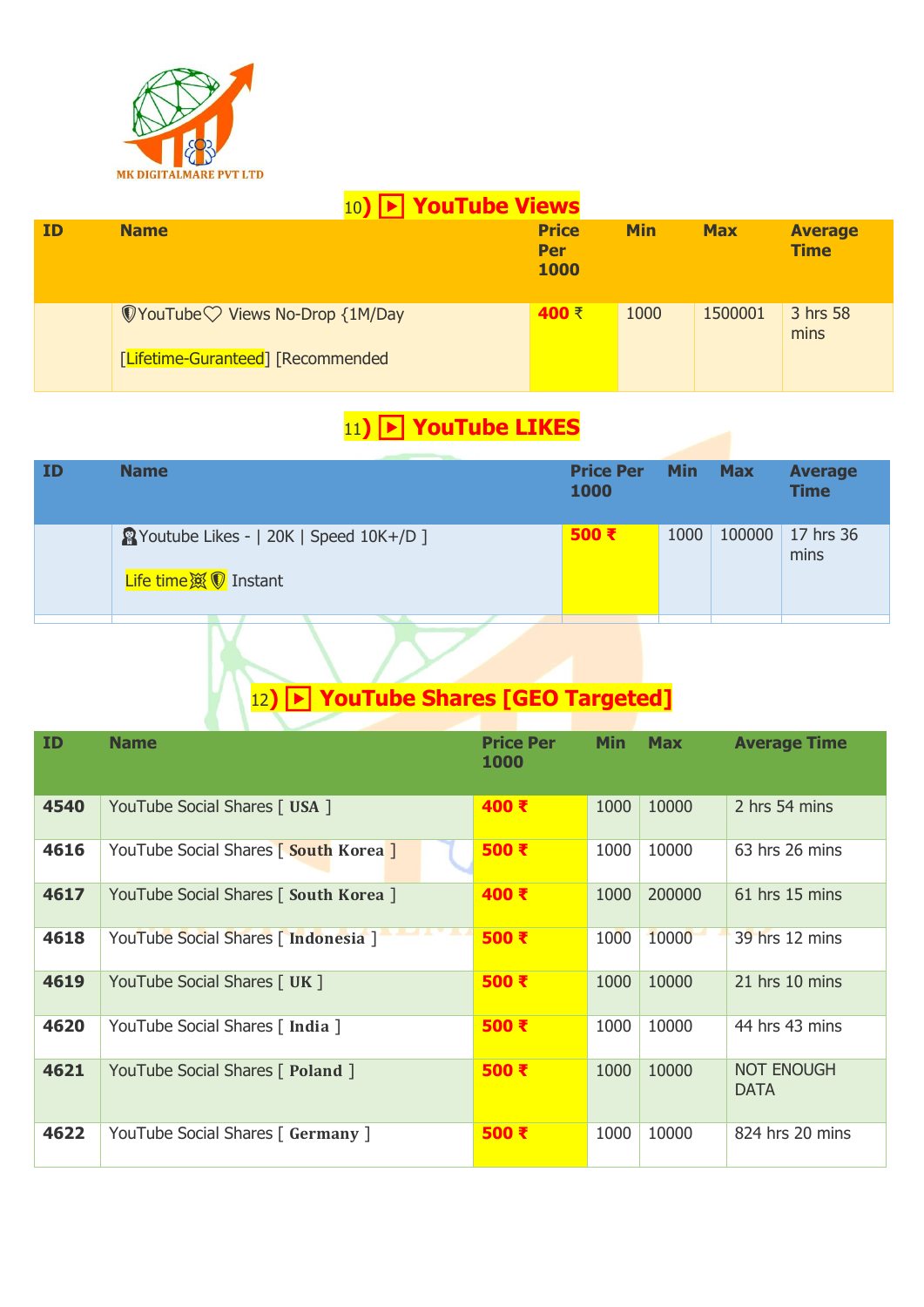

| 4623 | YouTube Social Shares [ Brazil ]       | 500 ₹         | 1000 | 200000 | 31 hrs 19 mins                   |
|------|----------------------------------------|---------------|------|--------|----------------------------------|
| 4624 | YouTube Social Shares [ Russia ]       | 500 $\bar{x}$ | 1000 | 10000  | 5108 hrs 50 mins                 |
| 4625 | YouTube Social Shares [ Vietnam ]      | 500 ₹         | 1000 | 10000  | 34 hrs 32 mins                   |
| 4626 | YouTube Social Shares [ Thailand ]     | 500 ₹         | 1000 | 10000  | 75 hrs 3 mins                    |
| 4627 | YouTube Social Shares [Japan ]         | 500 ₹         | 1000 | 10000  | <b>NOT ENOUGH</b><br><b>DATA</b> |
| 4628 | YouTube Social Shares [ Greece ]       | 500 ₹         | 1000 | 10000  | <b>NOT ENOUGH</b><br><b>DATA</b> |
| 4629 | YouTube Social Shares [ Morocco ]      | 500 ₹         | 1000 | 10000  | <b>NOT ENOUGH</b><br><b>DATA</b> |
| 4631 | YouTube Social Shares [ Saudi Arabia ] | 500 $F$       | 1000 | 10000  | 42 hrs 32 mins                   |
| 4632 | YouTube Social Shares [ France ]       | 500 ₹         | 1000 | 10000  | <b>NOT ENOUGH</b><br><b>DATA</b> |

#### 13)▶️ **YouTube - Other comments /DIS Likes/ Upvotes/ share**

| <b>ID</b> | <b>Name</b>                                                                            | <b>Price</b><br><b>Per</b><br>1000 | <b>Min</b> | <b>Max</b> | <b>Average</b><br><b>Time</b> |
|-----------|----------------------------------------------------------------------------------------|------------------------------------|------------|------------|-------------------------------|
| 5118      | ▶ YouTube IndianIN Comments - [Custom] [ Max:2K -<br>Speed:500/Day ] [HQ] Start: 0-4hr | 4000 ₹                             | 1000       | 2000       | 12984 hrs<br>56 mins          |
| 5119      | ▶ YouTube IndianIn Comments - [Random] [ Max:2K -<br>Speed:500/Day ] [HQ] Start: 0-4hr | 4000 ₹                             | 1000       | 100000     | 229 hrs 13<br>mins            |
| 4523      | Youtube Comments DisLikes - [Min 10 - Max 500K]<br>[Downvote]                          | 1500 ₹                             | 1000       | 500000     | 2290 hrs 24<br>mins           |
| 4533      | Youtube - Shares [FB referrer]                                                         | 500 ₹                              | 1000       | 10000      | 94 hrs 41<br>mins             |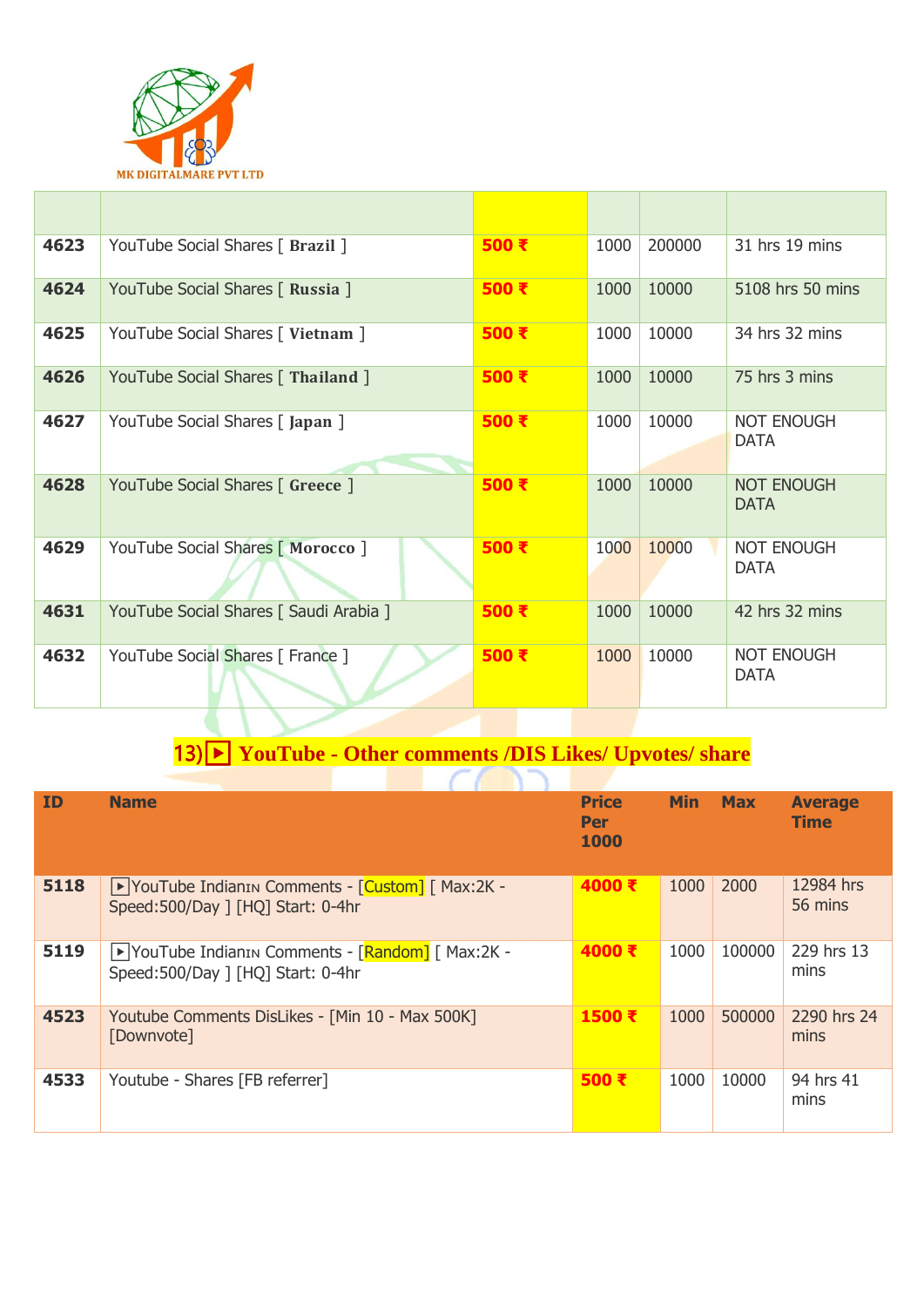

| 4534 | Youtube - Shares [TW referrer]       | 500 ₹         | 1000 | 10000  | 125 hrs 57<br>mins |
|------|--------------------------------------|---------------|------|--------|--------------------|
| 4535 | Youtube - Shares [Tumblr referrer]   | 500 ₹         | 1000 | 10000  | 75 hrs 57<br>mins  |
| 4536 | Youtube - Shares [Google+ referrer]  | 500 ₹         | 1000 | 100000 | 108 hrs 57<br>mins |
| 4537 | Youtube - Shares [WhatsApp referrer] | 500 $\bar{x}$ | 1000 | 100000 | 93 hrs 24<br>mins  |

## 14) Twitter Followers

| ID   | <b>Name</b>                                                                                          | <b>Price Per</b><br>1000 | <b>Min</b> | <b>Max</b> | <b>Average</b><br><b>Time</b> |
|------|------------------------------------------------------------------------------------------------------|--------------------------|------------|------------|-------------------------------|
| 5331 | Twitter Followers [world [Max: 10K]<br><b>[Refill: 30 Days]</b> [Start Time: 1 Hour] [Speed: 1K/Day] | 4000 ₹                   | 1000       | 10000      | 103 hrs 15<br>mins            |
|      |                                                                                                      |                          |            |            |                               |

# **15) Website Traffic**

| <b>ID</b> | <b>Name</b>                                                 | <b>Price</b><br><b>Per</b><br>1000 | <b>Min</b> | <b>Max</b> | <b>Average</b><br><b>Time</b> |
|-----------|-------------------------------------------------------------|------------------------------------|------------|------------|-------------------------------|
| 4845      | Website Traffic [250K] [WW - Direct Visits] [12H - 50K/Day] | 50 ₹                               | 10000      | 1000000    | 59 hrs<br>44 mins             |
| 4848      | Website Traffic from Wikipedia [250K] [WW] [12H - 50K/Day]  | 50 ₹                               | 10000      | 1000000    | <b>56 hrs</b><br>43 mins      |
| 4849      | Website Traffic From Facebook [250K] [WW] [12H - 50K/Day]   | 80 ₹                               | 10000      | 1000000    | 1 hr 18<br>mins               |
| 4850      | Website Traffic from LinkedIn [250K] [WW] [12H - 50K/Day]   | 80 ₹                               | 10000      | 1000000    | 3 hrs 53<br>mins              |
| 4851      | Website Traffic From Twitter [1M] [WW] [12H - 50K/Day]      | 80 $\bar{x}$                       | 10000      | 1000000    | 0 hr 56<br>mins               |
| 4853      | Website Traffic From Instagram [250K] [WW] [12H - 50K/Day]  | 80 ₹                               | 10000      | 1000000    | 1 hr 45<br>mins               |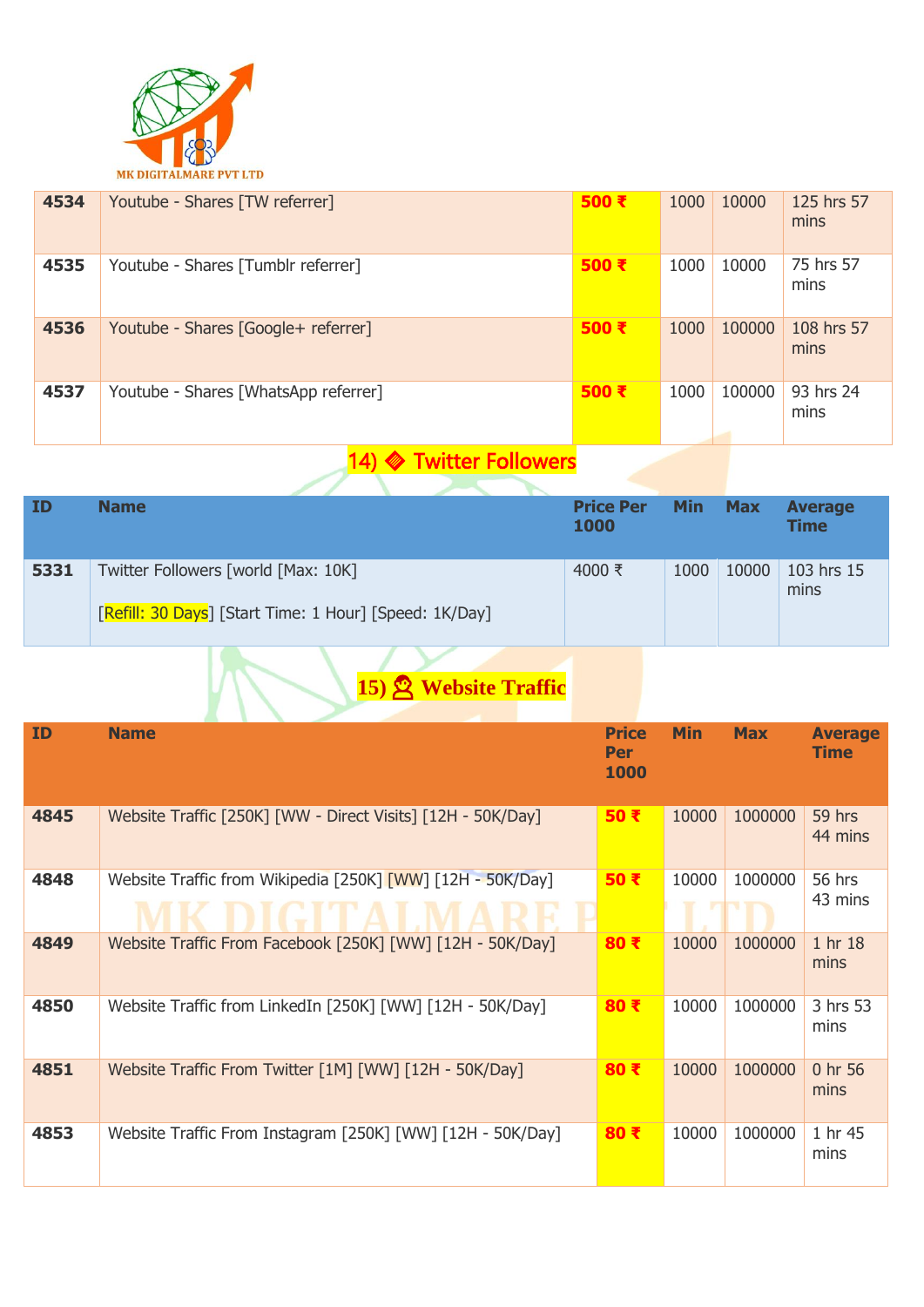

| 4854 | Website Traffic from Amazon [1M] [WW] [12H - 50K/Day]                       | 80 ₹ | 10000      | 1000000 | 0 hr 43<br>mins     |
|------|-----------------------------------------------------------------------------|------|------------|---------|---------------------|
| 4855 | Website Traffic From Youtube [10] [WW] [12H - 50K/Day]                      | 80 ₹ | 10000      | 1000000 | 0 hr 55<br>mins     |
| 4856 | Website Traffic From Google [1M] [WW] [12H - 50K/Day]                       | 80 ₹ | 10000      | 1000000 | $2$ hrs $6$<br>mins |
| 4858 | Website Traffic From Reddit [250K] [WW] [12H - 50K/Day]                     | 80 ₹ | 10000      | 1000000 | 1 hr 53<br>mins     |
| 4859 | Website Traffic from Bing [250K] [WW] [12H - 50K/Day]                       | 80 ₹ | 10000      | 1000000 | 1 hr 26<br>mins     |
| 4860 | Website Traffic From Tumblr [250K] [WW] [12H - 50K/Day]                     | 80 ₹ | 10000      | 1000000 | 6 hrs 19<br>mins    |
| 4861 | Website Traffic from Ebay [250K] [WW] [12H - 50K/Day]                       | 80 ₹ | 10000      | 1000000 | 6 hrs 45<br>mins    |
| 4862 | Website Traffic from OK.ru [250K] [WW] [12H - 50K/Day]                      | 80 ₹ | 10000      | 1000000 | 4 hrs 45<br>mins    |
| 4863 | Website Traffic From Quora [250K] [WW] [12H - 50K/Day]                      | 80 ₹ | 10000      | 1000000 | 1 hr 36<br>mins     |
| 4864 | Website Traffic From Pinterest [250K] [WW] [12H - 50K/Day]                  | 80 ₹ | 10000      | 1000000 | 1 hr 25<br>mins     |
| 4865 | Website Traffic from IMGur [250K] [WW] [12H - 50K/Day]                      | 80 ₹ | 10000      | 1000000 | 6 hrs 20<br>mins    |
| 4866 | Website Traffic From Sina Weibo [250K] [WW] [12H - 50K/Day]<br><b>AND T</b> | 80 ₹ | 10000<br>L | 1000000 | 6 hrs 2<br>mins     |
| 4867 | Website Traffic from BuySellAds.com [250K] [WW] [12H -<br>50K/Day]          | 80 ₹ | 10000      | 1000000 | 6 hrs 38<br>mins    |
| 4868 | Website Traffic From Blogger.com [250K] [WW] [12H - 50K/Day]                | 80 ₹ | 10000      | 1000000 | 0 hr 55<br>mins     |
| 4869 | Website Traffic from Craigslist [250K] [WW] [12H - 50K/Day]                 | 80 ₹ | 10000      | 1000000 | 9 hrs 9<br>mins     |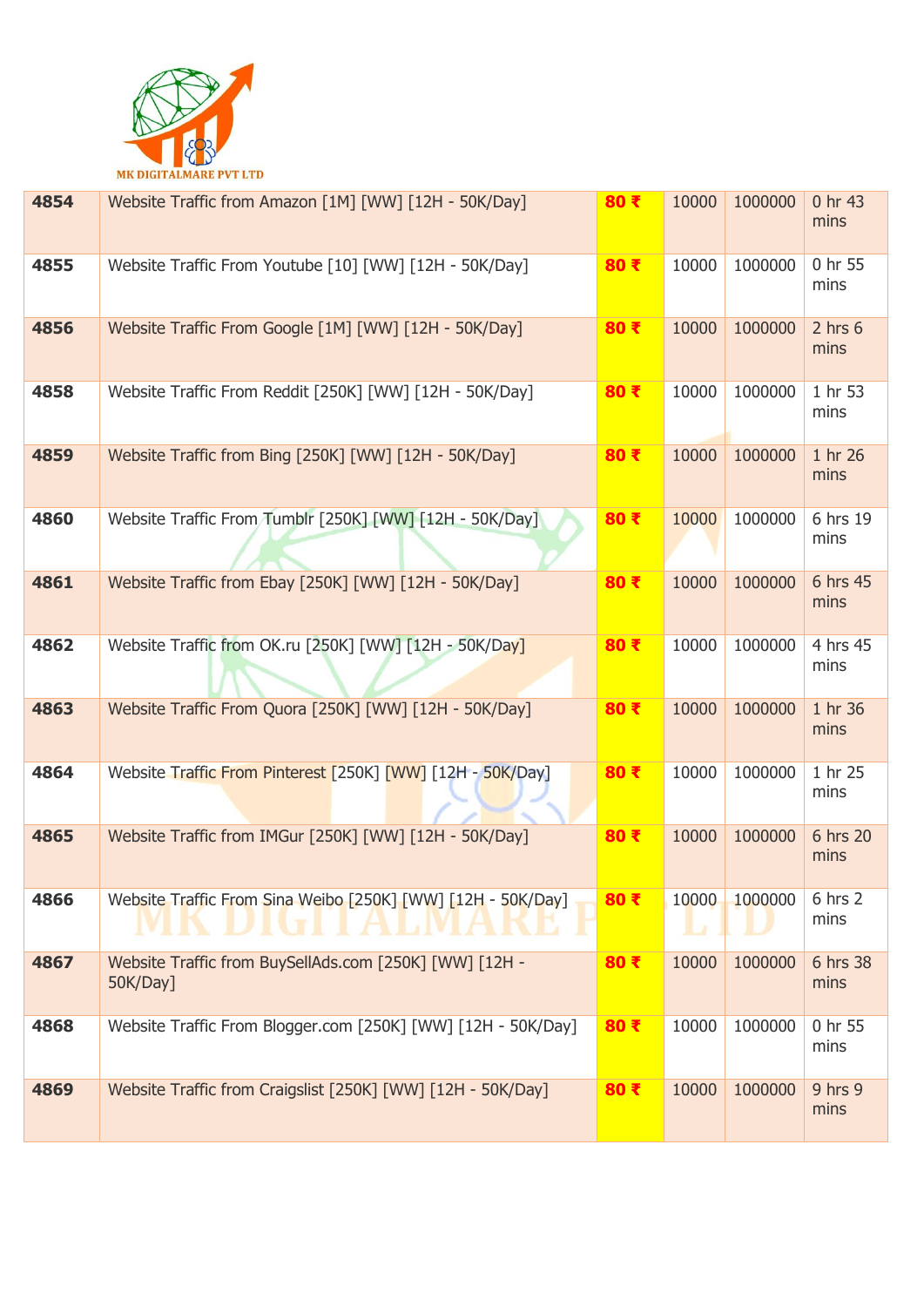

| 4870 | Website Traffic From VK.com [10M] [WW] $\&$ $\Diamond$               | 230 ₹ | 10000 | 1000000 | 318 hrs<br>30 mins                         |
|------|----------------------------------------------------------------------|-------|-------|---------|--------------------------------------------|
| 4871 | Website Traffic From Linkedin [10M] [WW] $\&$ $\Diamond$             | 230 ₹ | 10000 | 1000000 | 1147 hrs<br>28 mins                        |
| 4872 | Website Traffic From Yahoo [10M] [WW] $\&$ $\Diamond$                | 230 ₹ | 10000 | 1000000 | 191 hrs<br>26 mins                         |
| 4873 | Website Traffic From Amazon [10M] [WW] $\&$ $\Diamond$               | 230 ₹ | 10000 | 1000000 | <b>469 hrs</b><br>6 mins                   |
| 4874 | Website Traffic From Wikipedia [10M] [WW] $\Diamond \Diamond$        | 230 ₹ | 10000 | 1000000 | 715 hrs<br>19 mins                         |
| 4875 | Website Traffic From Live.com [10M] [WW] $\leftarrow \Diamond$       | 230 ₹ | 10000 | 1000000 | <b>418 hrs</b><br>48 mins                  |
| 4876 | Website Traffic From Yandex.ru [10M] [WW] $4/$                       | 230 ₹ | 10000 | 1000000 | 461 hrs<br>43 mins                         |
| 4877 | Website Traffic From Netflix [10M] [WW] $\&$ $\Diamond$              | 230 ₹ | 10000 | 1000000 | 1577 hrs<br>49 mins                        |
| 4878 | Website Traffic From Twitch.TV [10M] [WW] $\Diamond \Diamond$        | 230 ₹ | 10000 | 1000000 | 813 hrs<br>39 mins                         |
| 4879 | Website Traffic From Bing [10M] [WW] $\&$ $\Diamond$                 | 230 ₹ | 10000 | 1000000 | <b>566 hrs</b><br>29 mins                  |
| 4880 | Website Traffic From Ebay [10M] [WW] $\leftarrow \Diamond$           | 230 ₹ | 10000 | 1000000 | <b>NOT</b><br><b>ENOUGH</b><br><b>DATA</b> |
| 4881 | Website Traffic From OK.ru [10M] [WW] $\&$ $\Diamond$                | 230 ₹ | 10000 | 1000000 | <b>NOT</b><br><b>ENOUGH</b><br><b>DATA</b> |
| 4882 | Website Traffic From MSN [10M] [WW] $\Diamond \Diamond$              | 230 ₹ | 10000 | 1000000 | 547 hrs<br>52 mins                         |
| 4884 | Website Traffic From BuySellAds.com [10M] [WW] $\leftarrow \Diamond$ | 230 ₹ | 10000 | 1000000 | 244 hrs<br>53 mins                         |
| 4885 | Website Traffic from Fiverr.com [1M] [WW] [12H - 50K/Day]            | 230 ₹ | 10000 | 1000000 | 1 hr 55<br>mins                            |